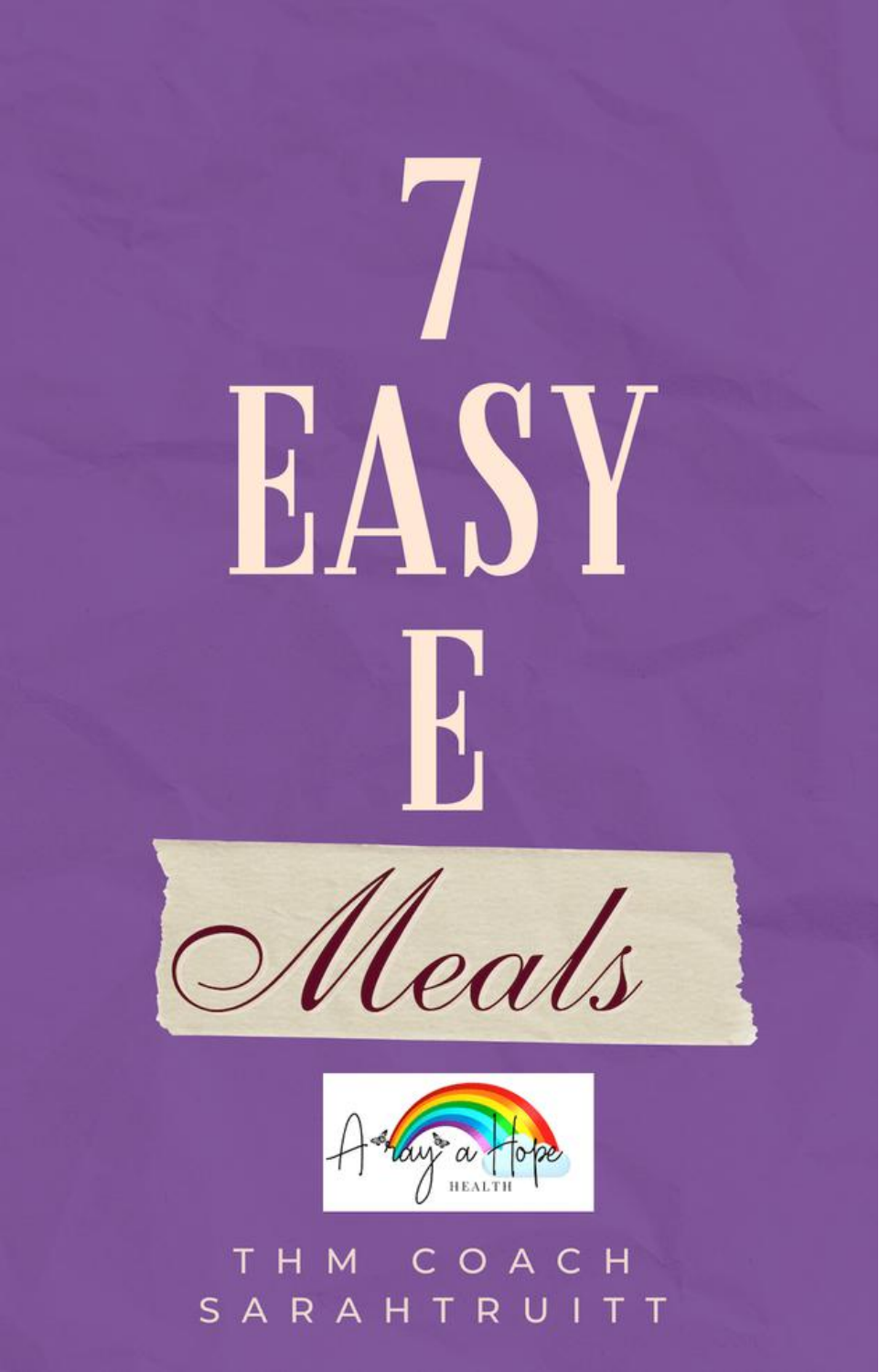**7 Easy E Meals!**

Hi Friend!

I know E meals can be tricky, but once you learn how to put them together, it's easy peasy. It does take some practice, but I know you can learn this skill and get really good at it!

One thing you can do that will really up your knowledge is work on putting together fuel pull meals and then simply adding some fruit. Wah la, E meal! Fuel pull meals are really good to put in your back pocket, once you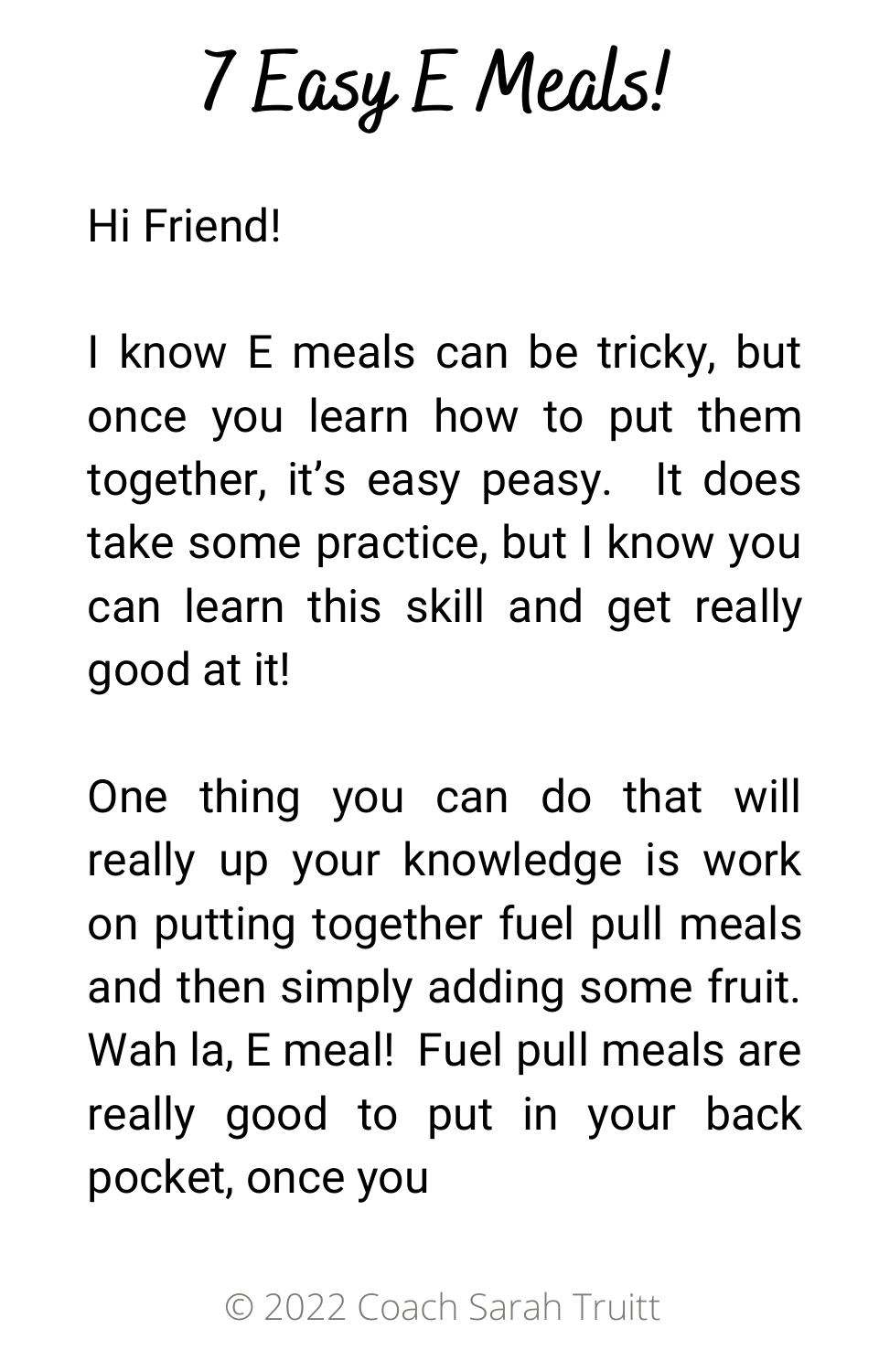### master the fuel pull, you will be the master at making all the meals!

Let's get started with some of my favorite go-to E meals!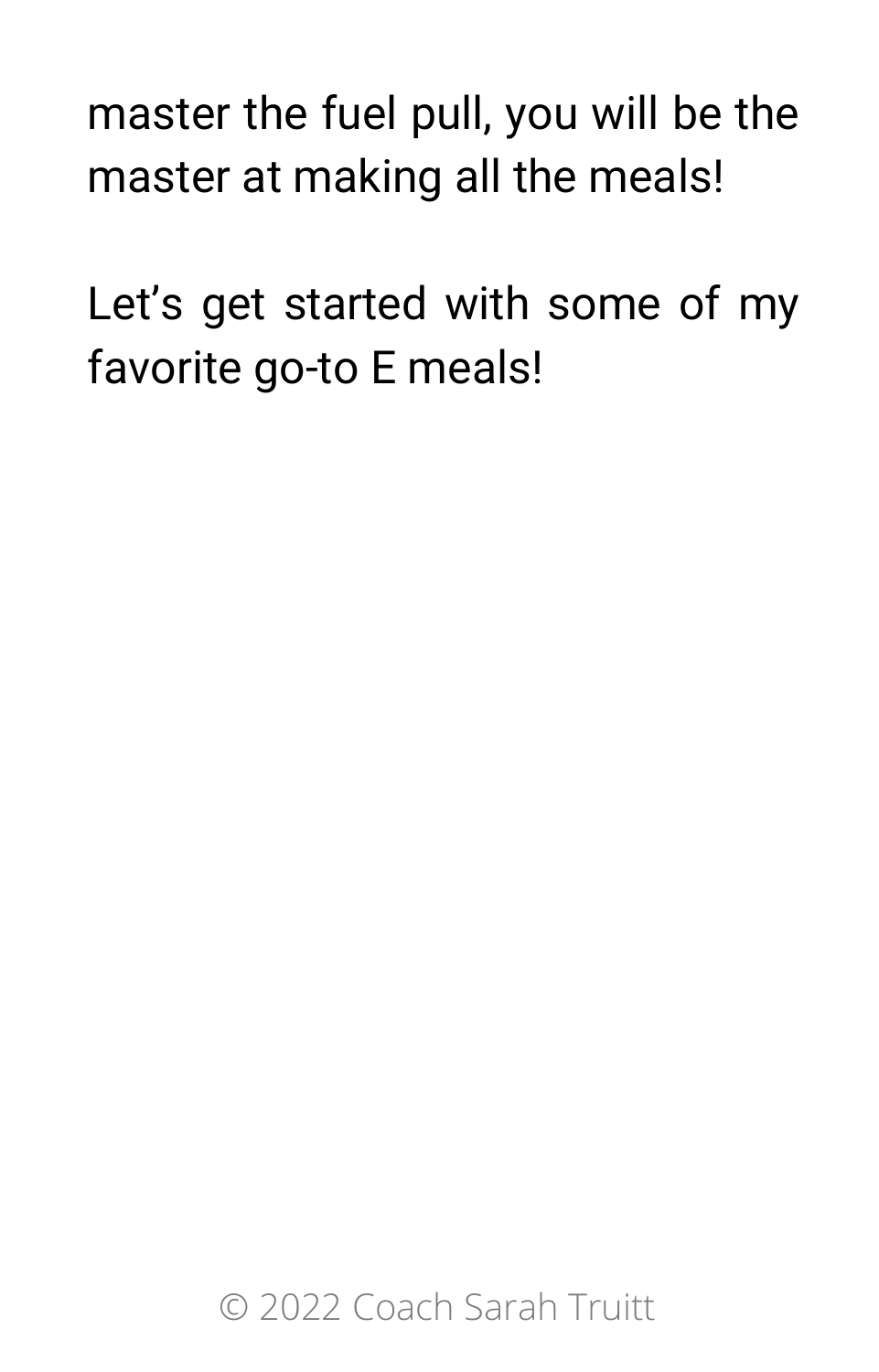### #1 Lean Deli Meat and Veggies

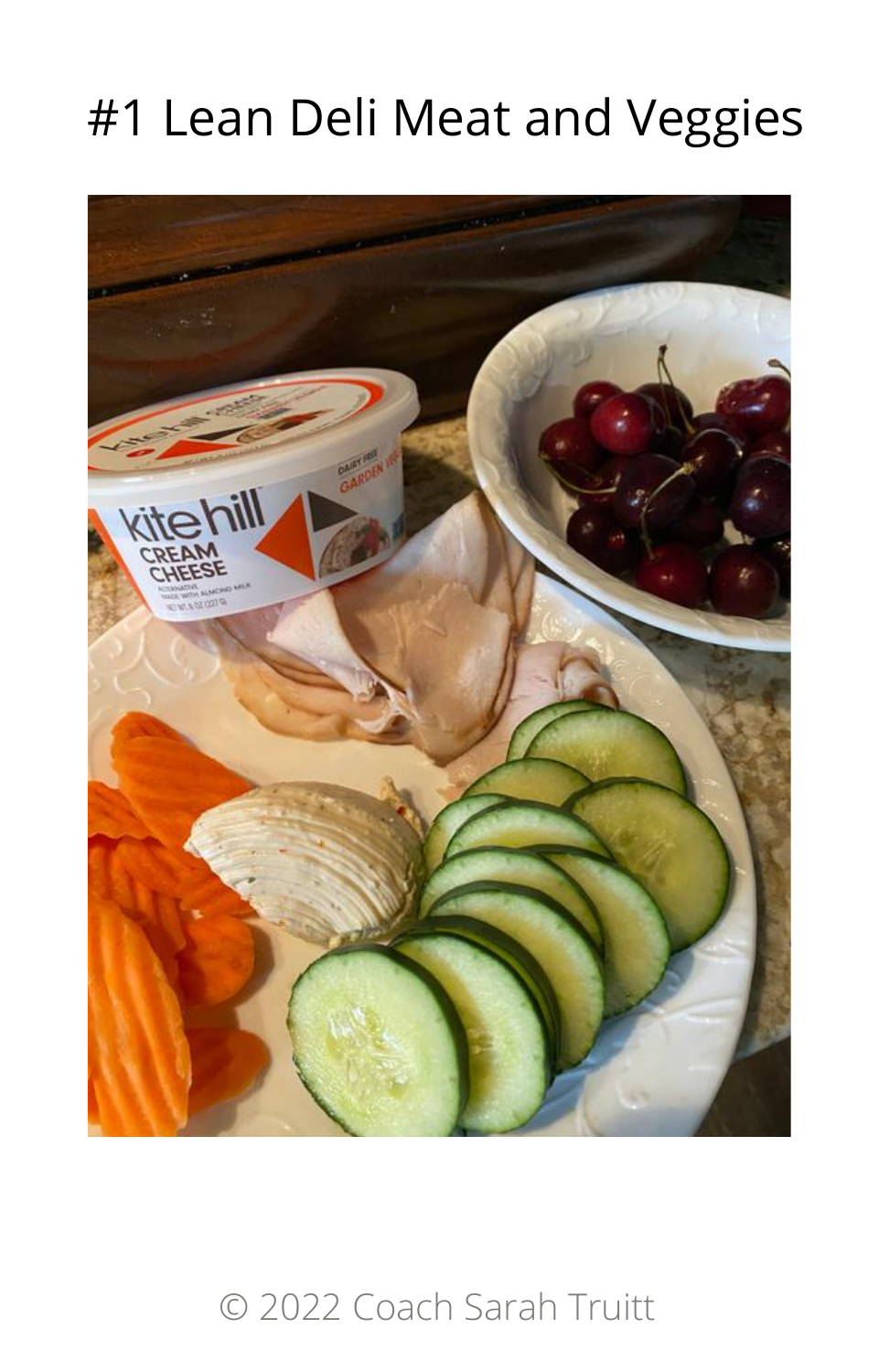Alright friend, it does not get easier than this! Cut up some veggies, cucumbers, peppers, carrots, or whatever you have on hand and a side of lean deli meat. (Look for 2 grams of sugar per serving or less, meat is usually curated in sugar, so it is not shocking to find a little in deli meat.) Add a fruit and boom a perfect E meal. In your E meal you can enjoy up to 5 grams of fat. I added my new favorite Kite Hill Dairy Free Cream Cheese. (1.5 tablespoons is under 5 grams of fat. Woo Hoo!)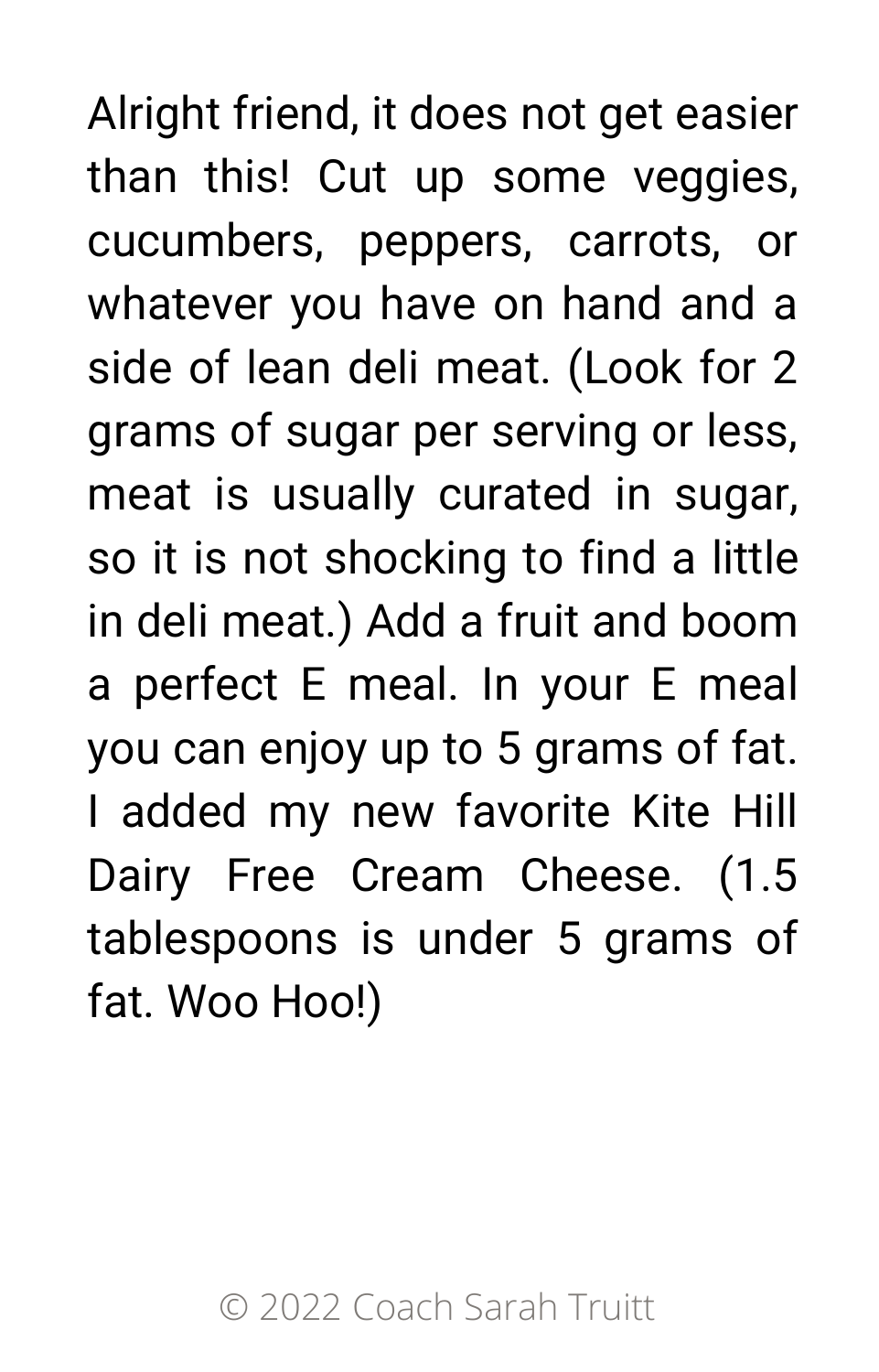### #2 Blackened Chicken

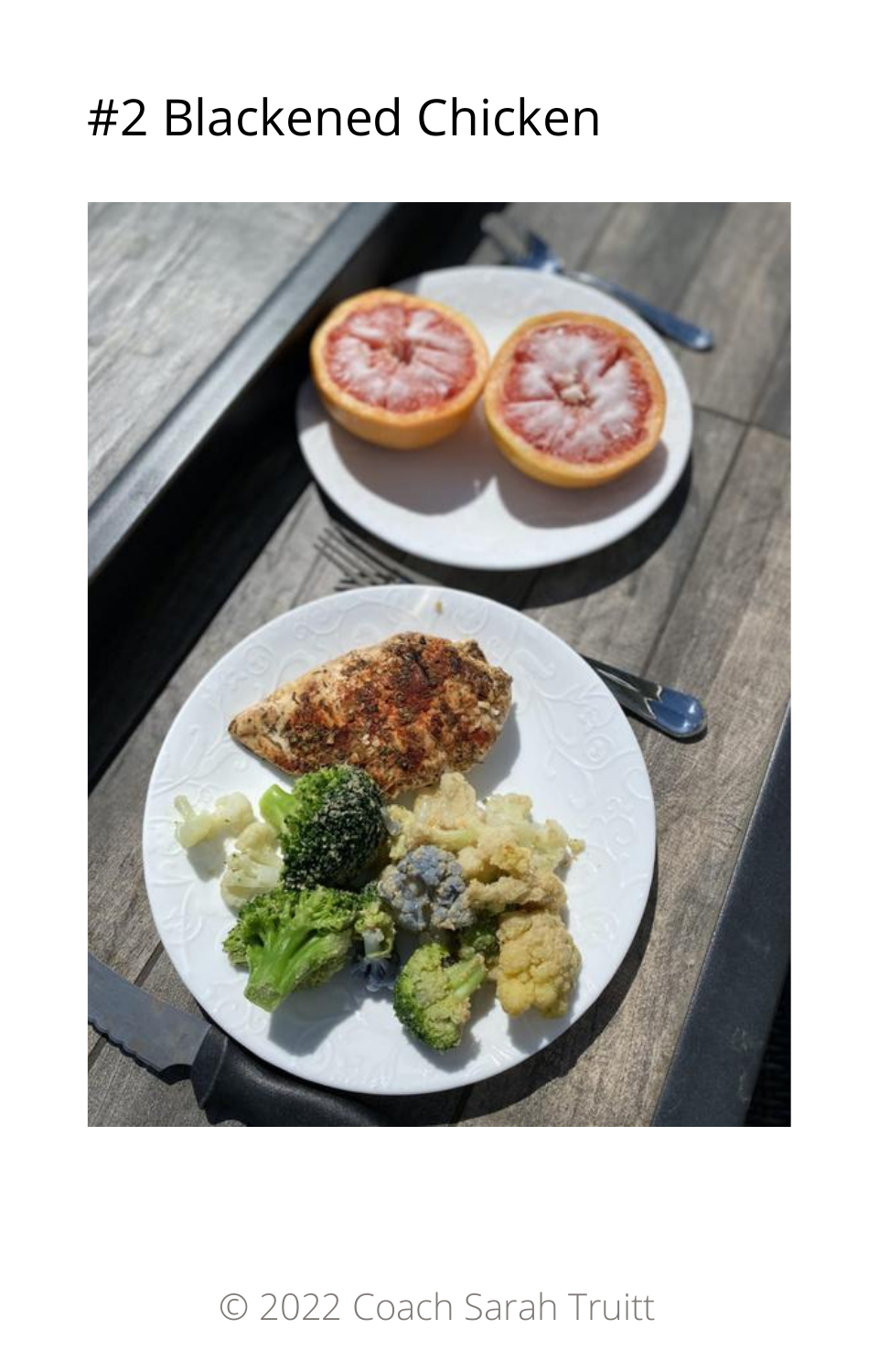Blackened Chicken is so easy peasy to make. Honestly, I need to write the recipe down, but for now, let me share how I make it. I take chicken breast, shake on generous amounts of paprika, cover that bad boy solid red, lol. Then I add lots of salt, I'm a salt girl. Then a little pepper, a few shakes of onion and garlic powder, and a dash of thyme and oregano. If you like spicy, you can add a sprinkle of cayenne. That's it. You don't need to measure. Measure with your eyes! (You can also do any of your favorite variations of seasoned chicken.)

Grill or bake until cooked through,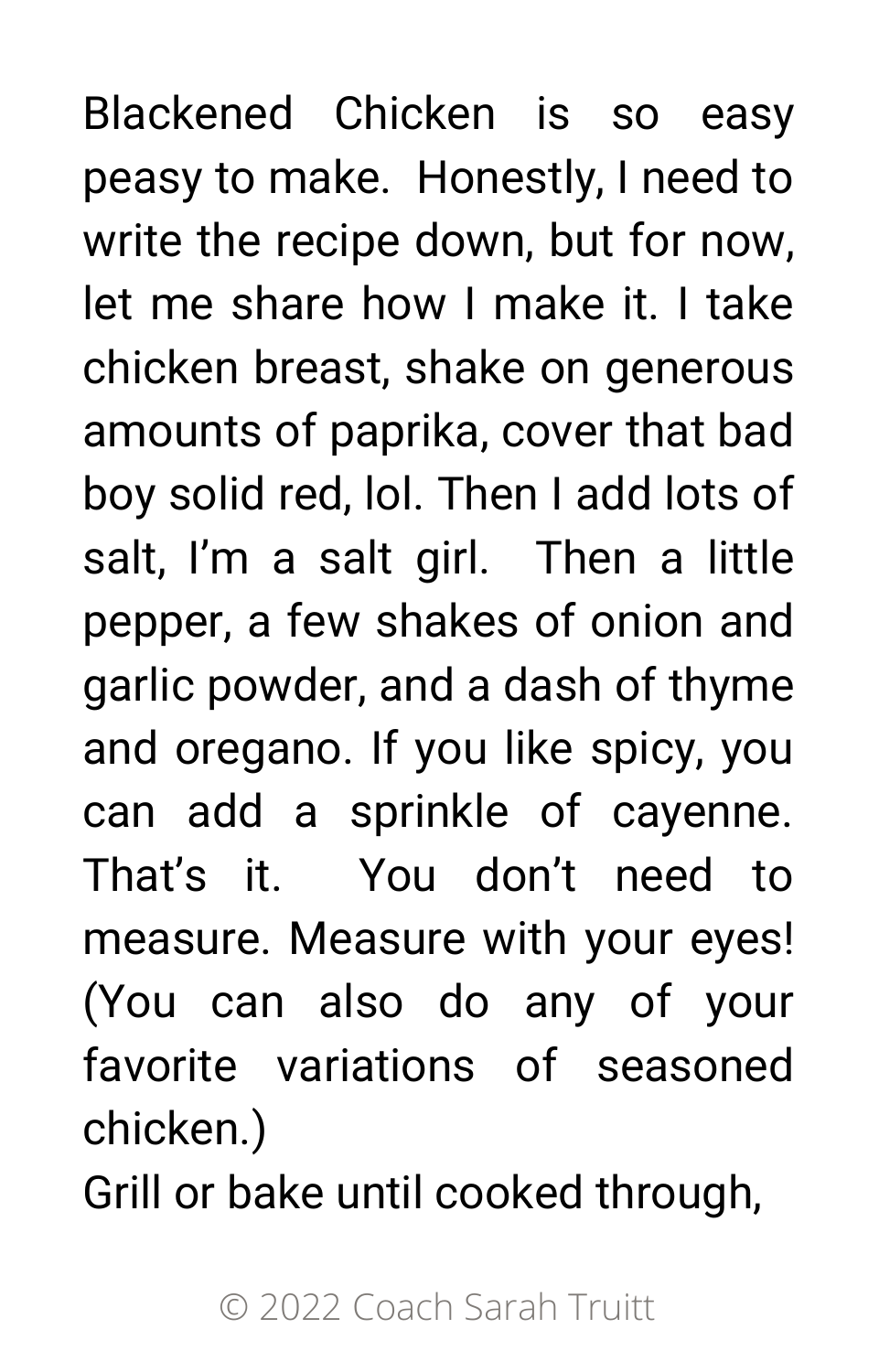about 10-12 minutes. Then I use my most favorite **Epicure [Steamer](https://sarahtruitt.epicure.com/en-us/product/multipurpose-steamer)** for steamed veggies. For real, I use this every day, because my veggies come out perfect and moist and no fuss! The less fuss I have the better! I have 6 kids, coach, homeschool and juggle all the regular jobs of being a mom and house wife. I need all the help and short cuts I can get!

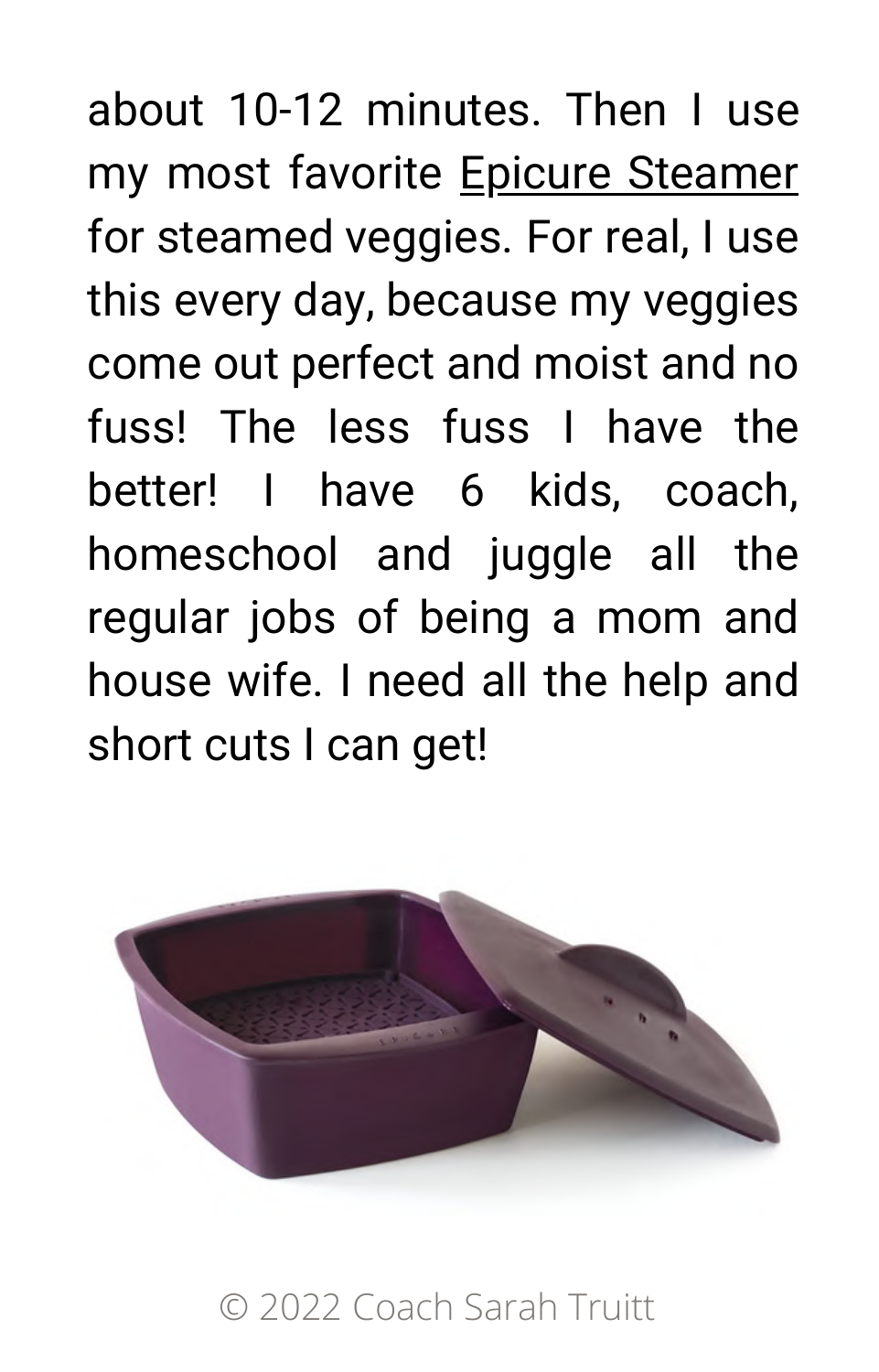With steamed veggies, I keep it simple with salt and pepper and if I'm feeling super wild, I add nutritional yeast and maybe even "Everything But the Bagel" Seasoning. My favorite brand of this is Trader Joe's brand, it's so good!

Lastly where is your carb? I added a grapefruit, but you can add any favorite fruit of your choice! **Boom another easy E!**

I highly recommend prepping in batches, chicken or any FP fuel protein, for the week. It will save you so much time!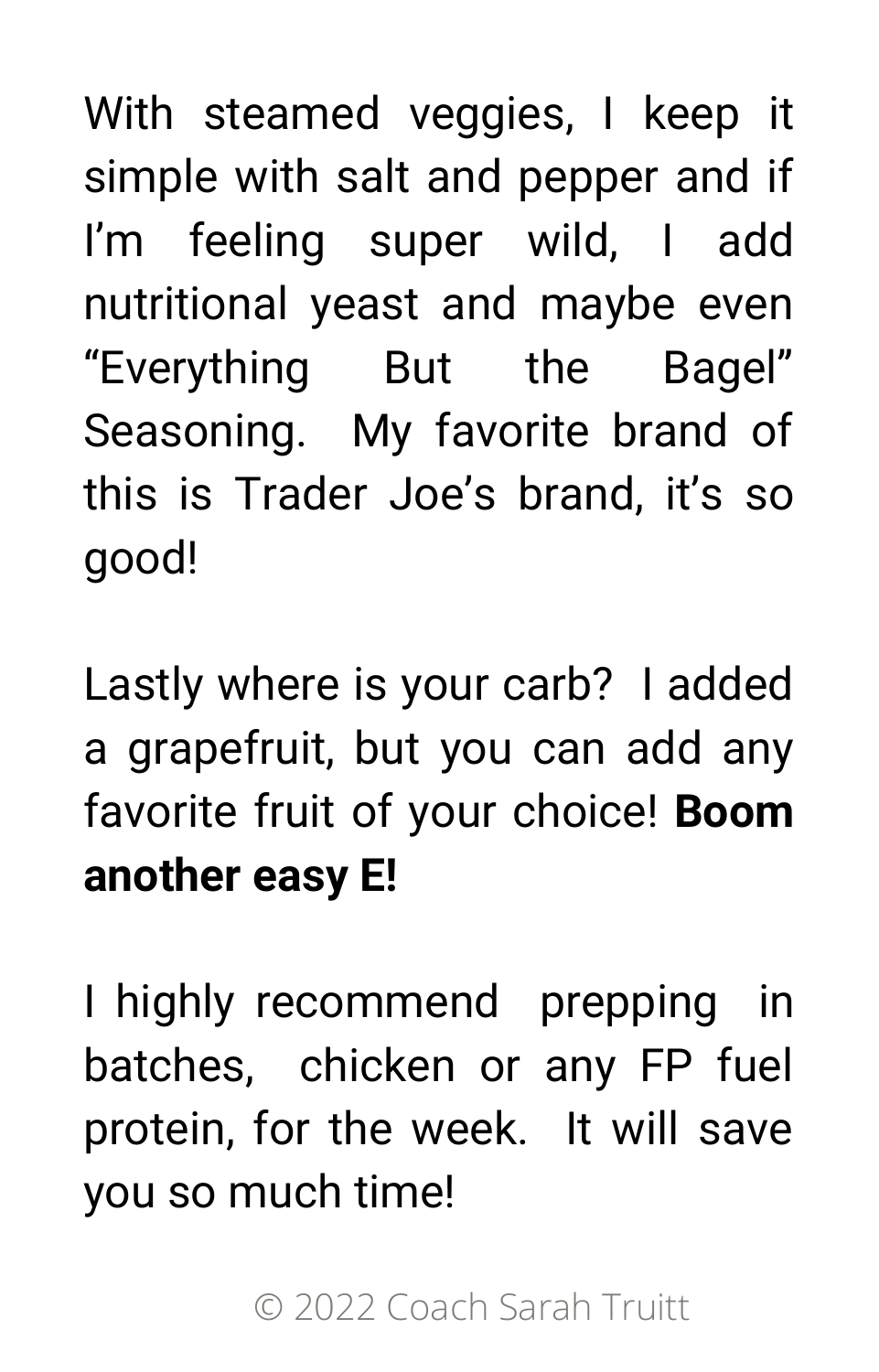# #3 Easy Tuna Salad

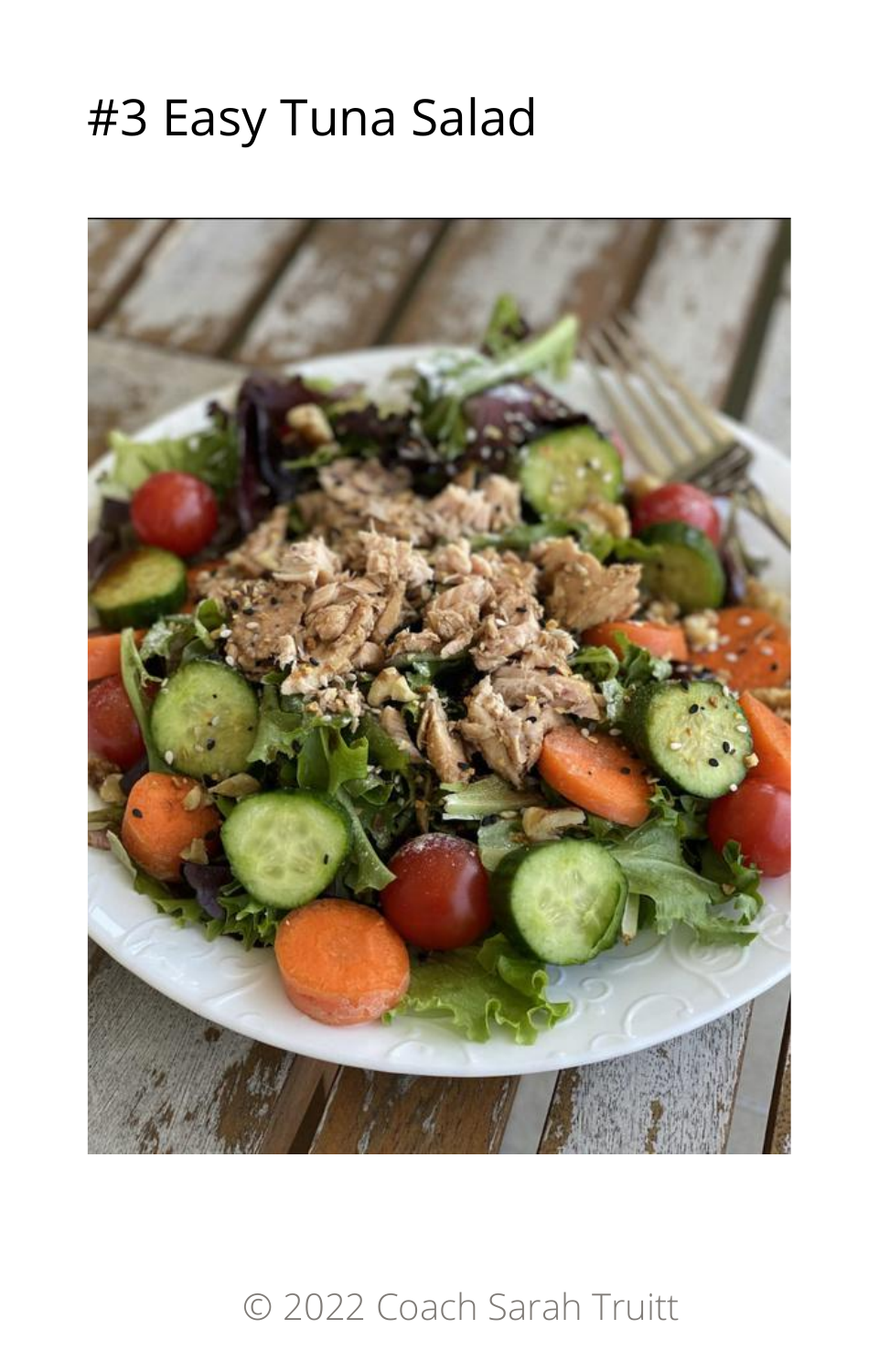The easiest E salad ever!

This is honestly my go to E salad, because it's simply that simple. And as I guess you have figured out; I love keeping it simple!

I always have canned tuna on hand, I personally love the Safe Catch brand and I buy it in bulk at Costco. It has the friendly pop top, which makes it portable too. You can also buy the pouches if you rather tare it open.

Lay the foundation of your salad, whatever greens you want. Then go nuts with veggies. carrots,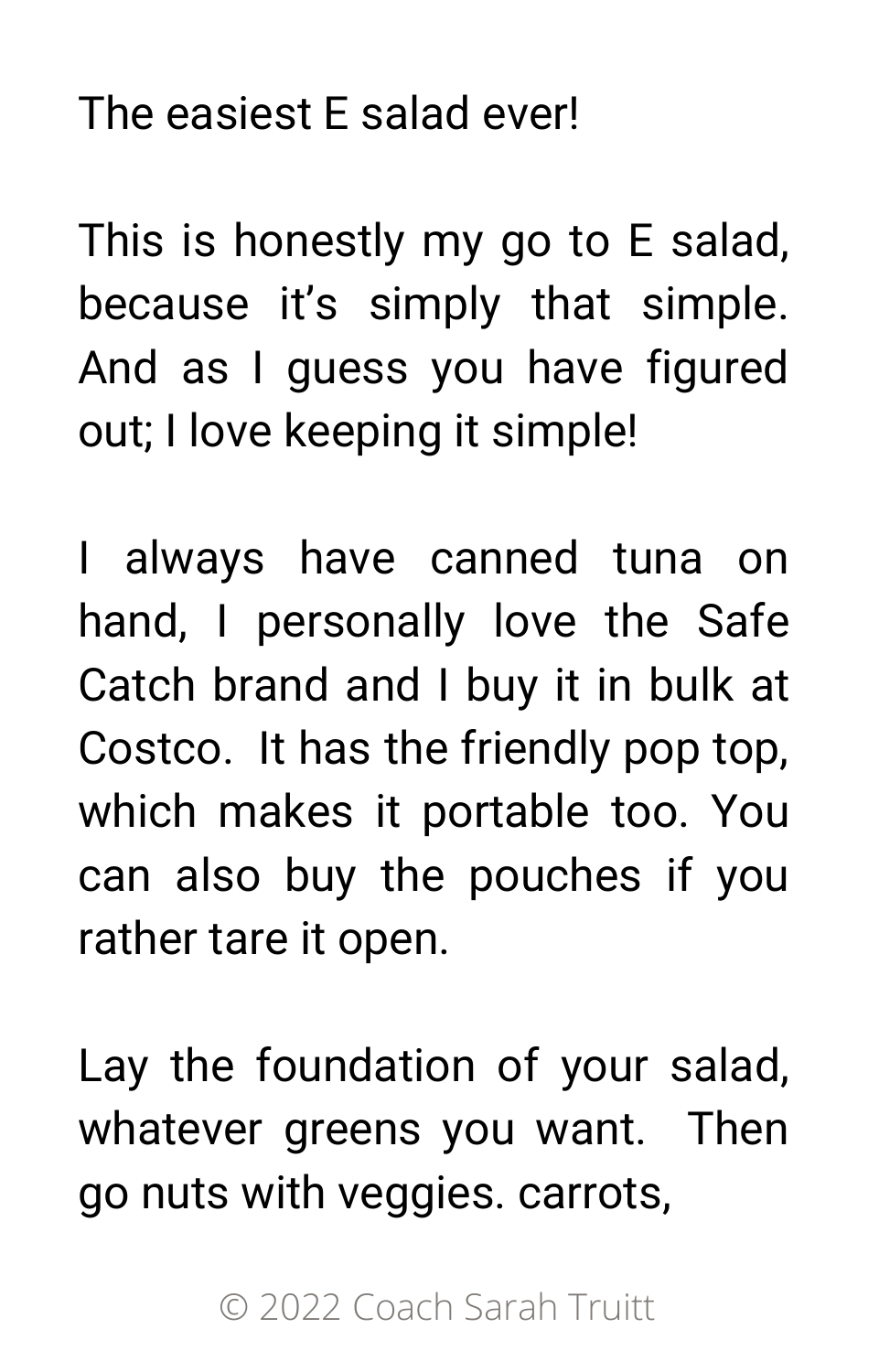tomatoes, cucumbers, and whatever else you like veggie-wise. Then for dressing, I use balsamic vinegar, be sure to look and make sure it is 2 grams of sugar or less. I've been duped before, so look at the carbs. It should say 2g or less. I douse my salad with the balsamic so it's nice and saturated. Probably 3-4 tbsp. "ish."

Then sometimes I add 1 tbsp. of ACV, but sometimes I don't. I know I'm a rebel. Lol! Then I add a healthy sprinkle of Gentle Sweet. Coach Sarah you add sweetener on your salad? 100%, most salad dressings have SUGAR in them.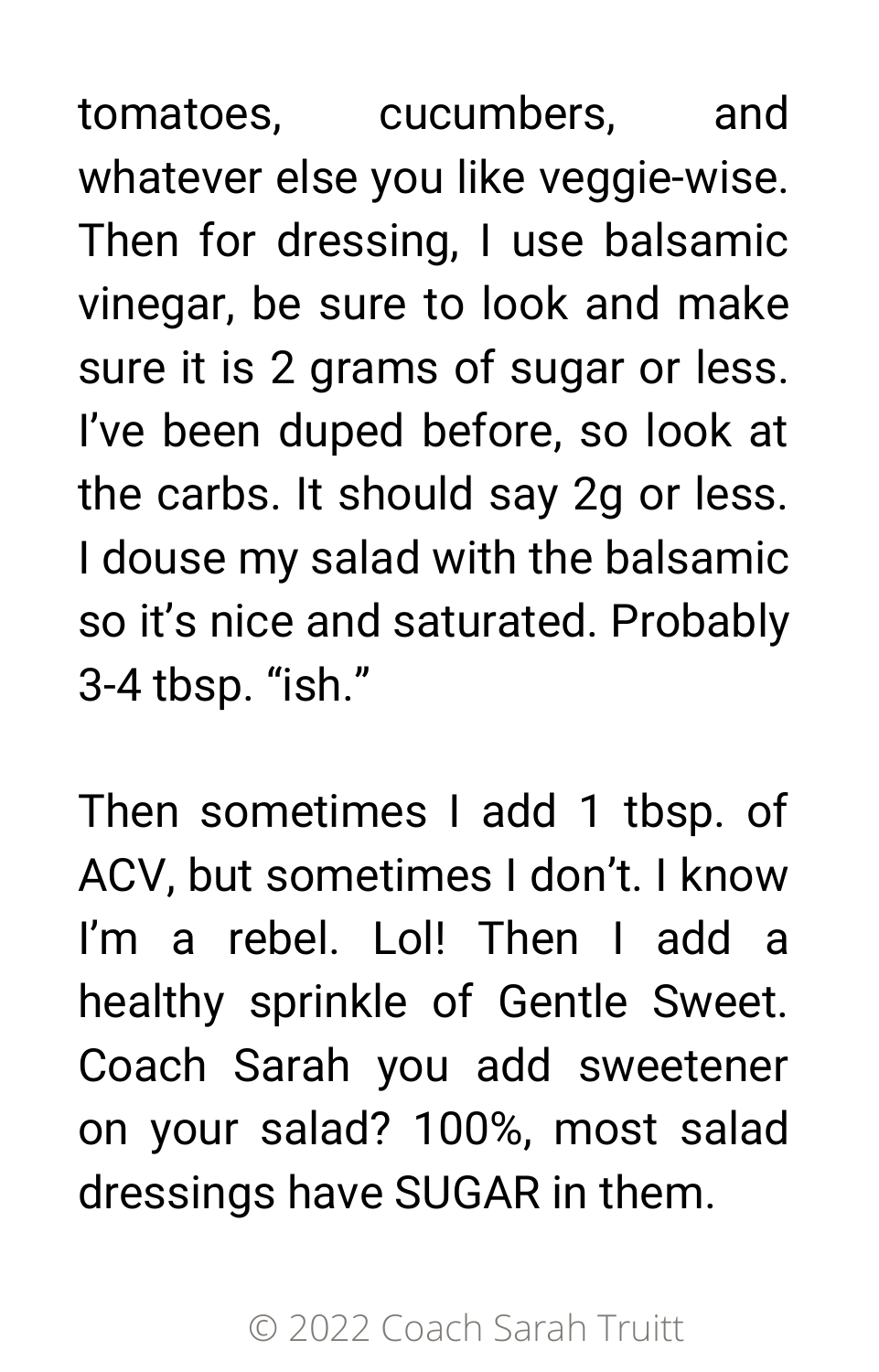No wonder we love them. So, YOU BETCHA I add on plan sweetener on top of my salad and this is the secret to the most delicious E quick dressing. So don't skip it. Start small and then add a little more as you go and see how you like it.

Top with Tuna and sprinkle with either salt and pepper, or if you are feeling really wild, get out your Everything But the Bagel Seasoning and add that. For a little fat, you can add a sprinkle of walnuts. Then simply add some fruit and another easy E meal! I always have the supplies to make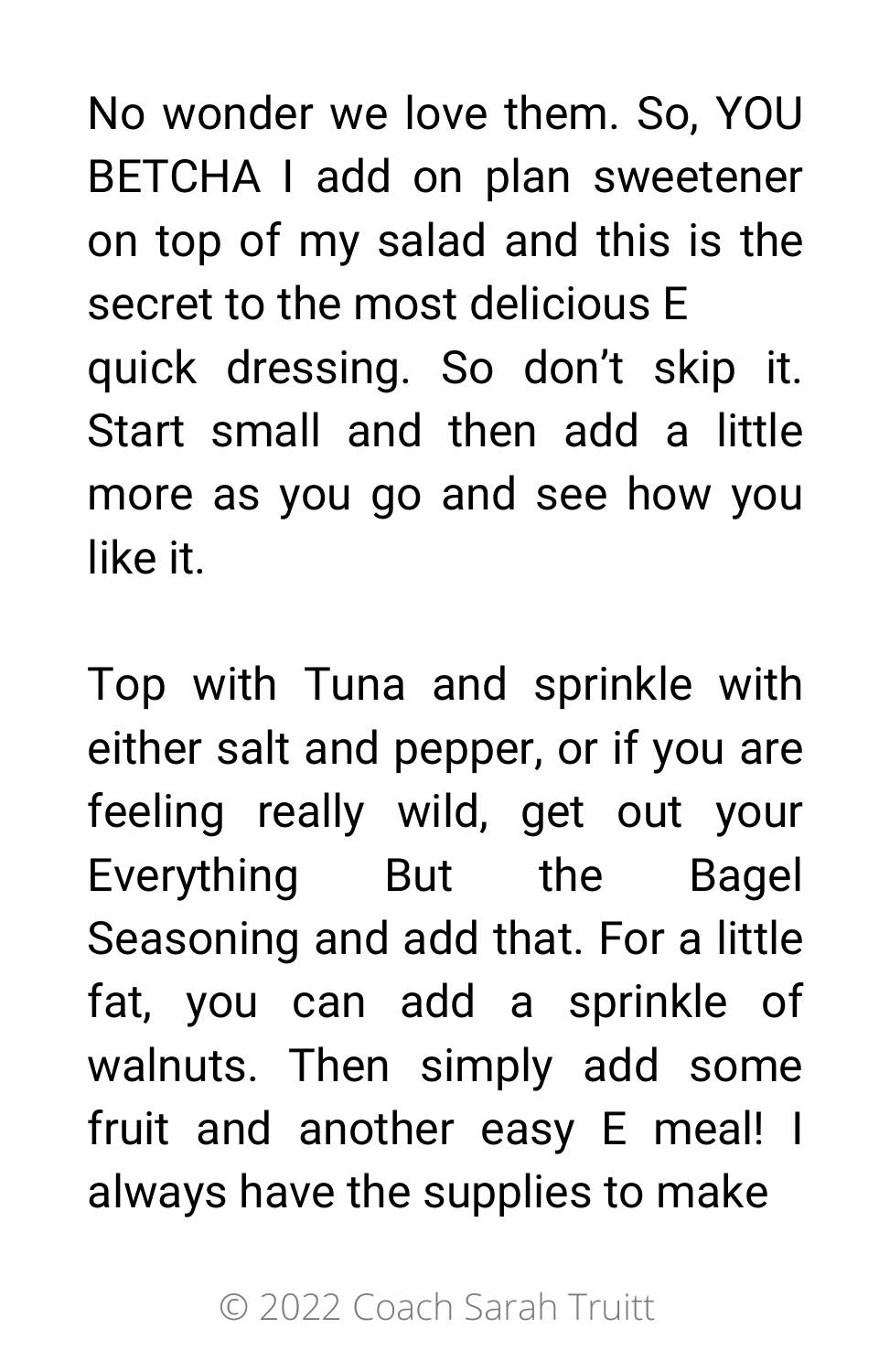this on hand for those emergency quick meals. It takes me T-minus 4 minutes to make this.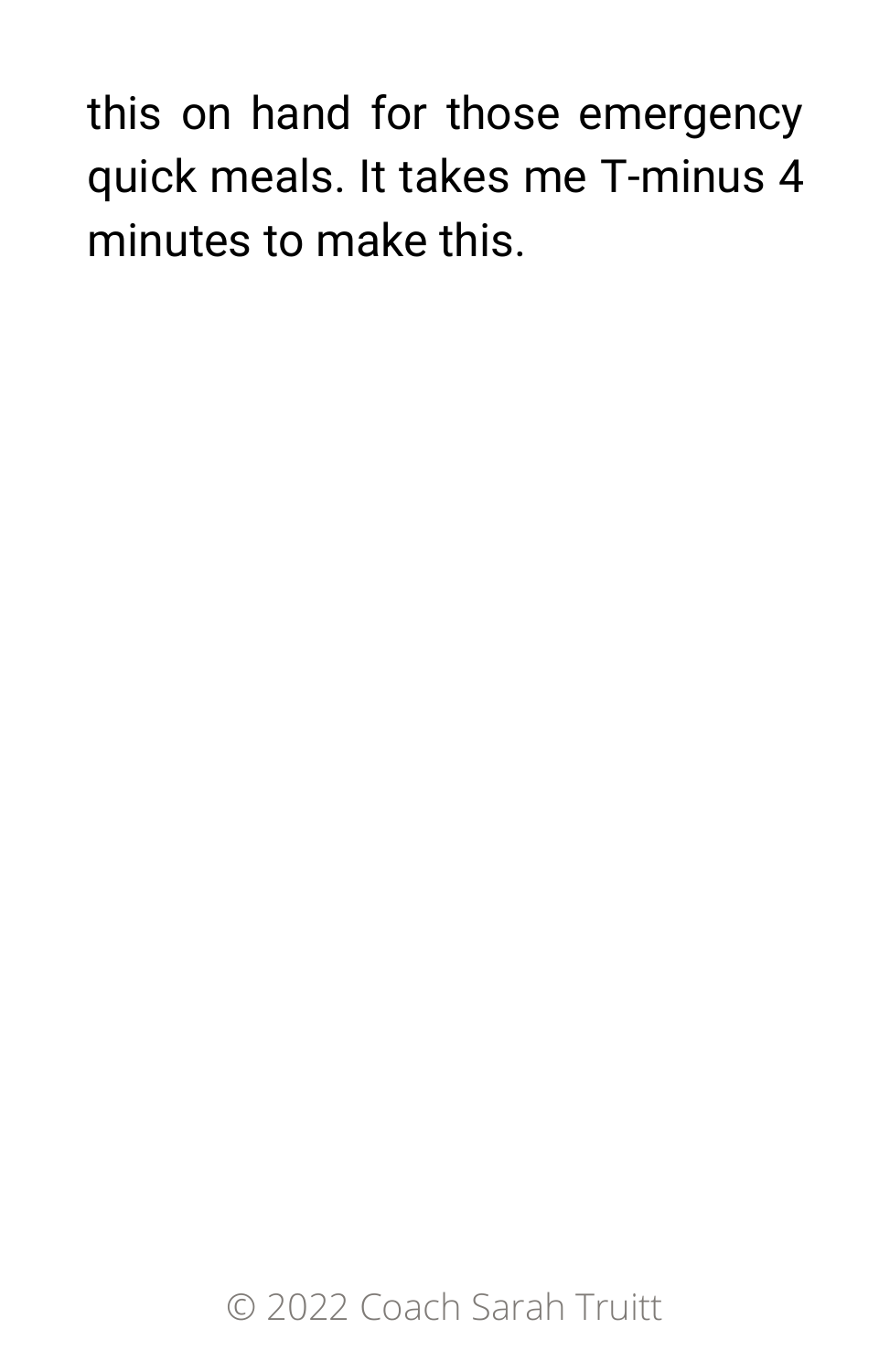### #4 Soup and Berries

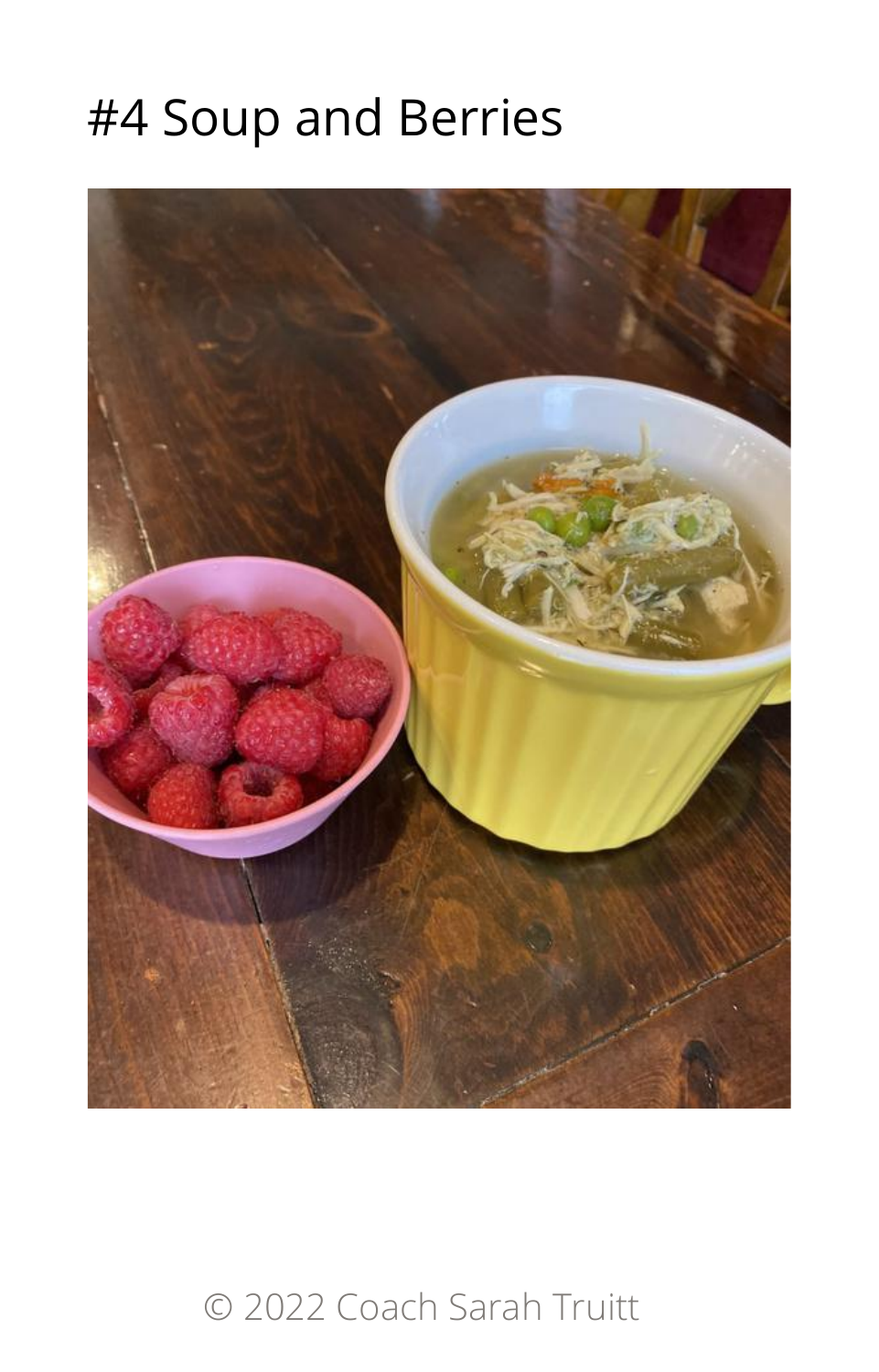If you are a DTS like me, Rotisserie Chicken is your new bestie! You can get one for \$4.99 at Costco. Just saying, that is a great deal! On grocery night, I grab a couple and feed my family. Usually, one for dinner and then one for soup the next day. Keeps it super simple.

I take 2 quarts of chicken stock add all the white meat from the chicken to my pot and then go nuts with veggies. You get to be in control of what veggies to add. So, whatever you have on hand, throw it in!

I like pea's, green beans, a few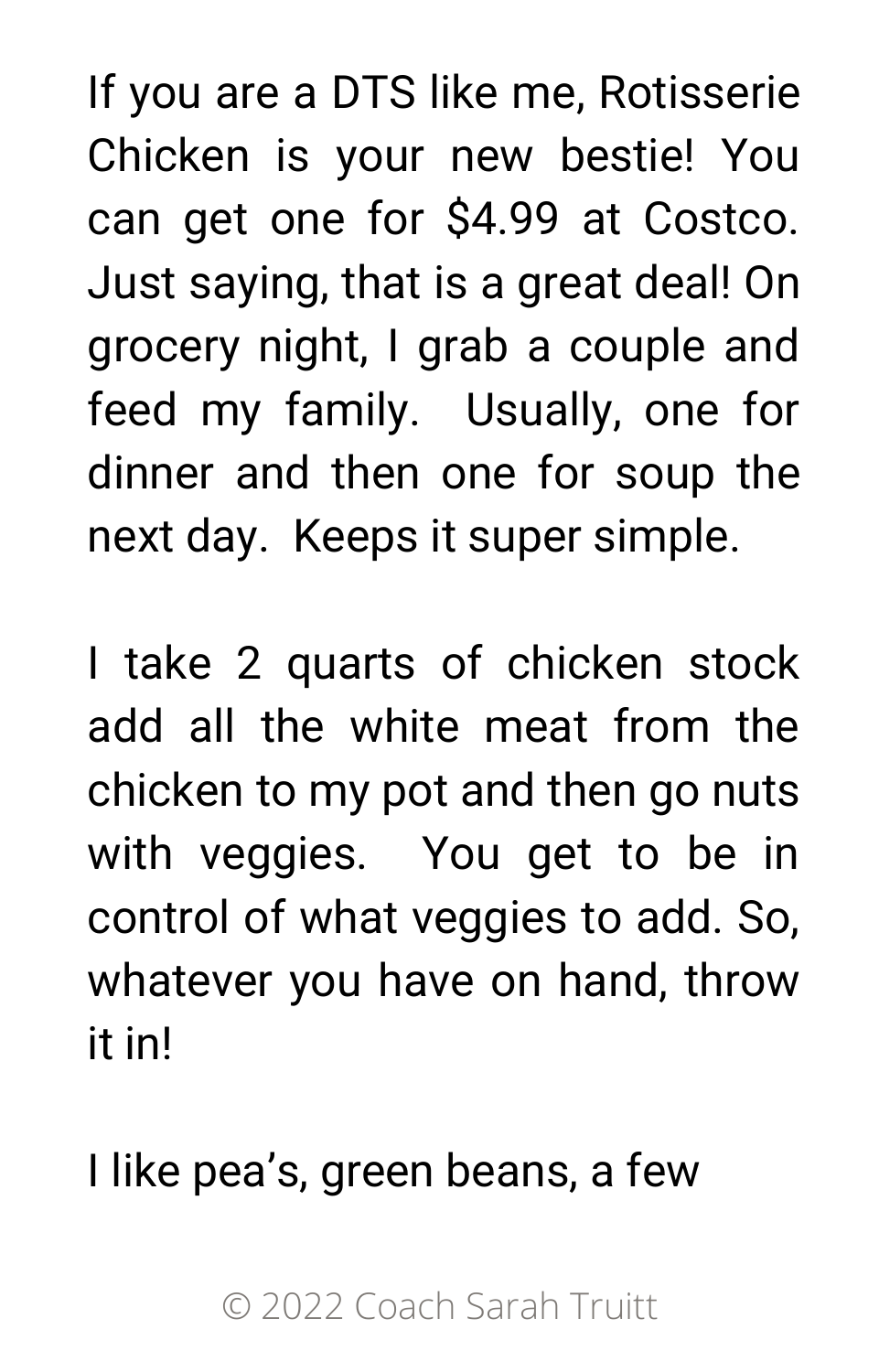carrots, and sometimes zucchini. , Add your favorite seasonings. I seriously don't measure, but here is approximates, so you can make this. Don't be afraid to throw a dash of this and that in.

What makes this soup epic is fresh grated turmeric and ginger, I use 1 inch of each.

If you don't have that, no problem, just skip it!

Then I add about

- 1 tsp of Himalayan salt.
- Lots of pepper (less than a t)
- 1 tsp of thyme
- Sprinkle of Rosemary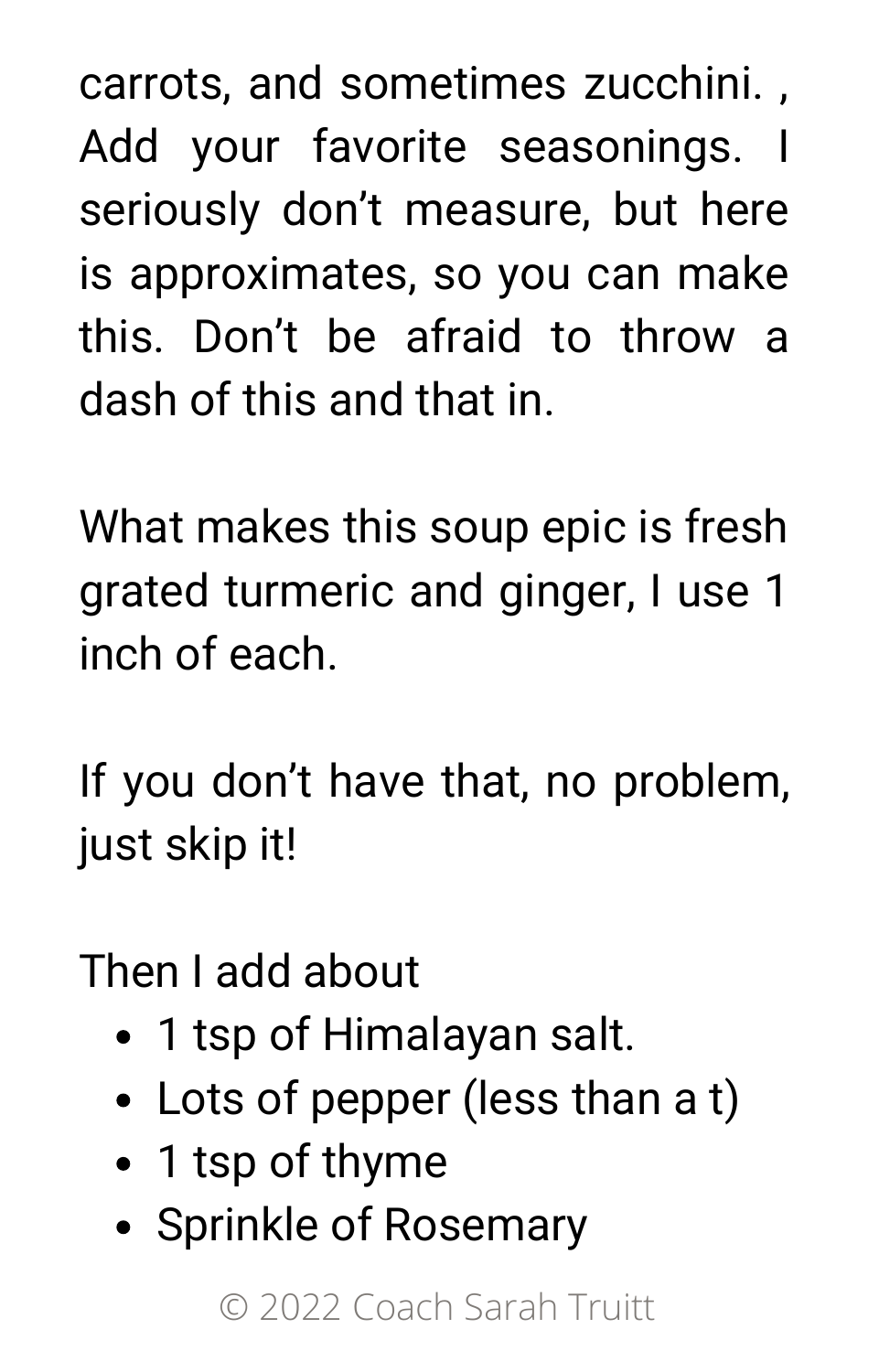Cook for a few minutes and it's done.

Oh, and I should mention, to rapid cook my carrots, I cook them in the [steamer](https://sarahtruitt.epicure.com/en-us/product/multipurpose-steamer) for 5 minutes first. Another quick time saver!

I hope you noticed the picture has berries in it. This is actually a fuel pull. Remember we talked about mastering the fuel pull? This will help you master the E! Simply sub the berries for your favorite fruit and another easy E!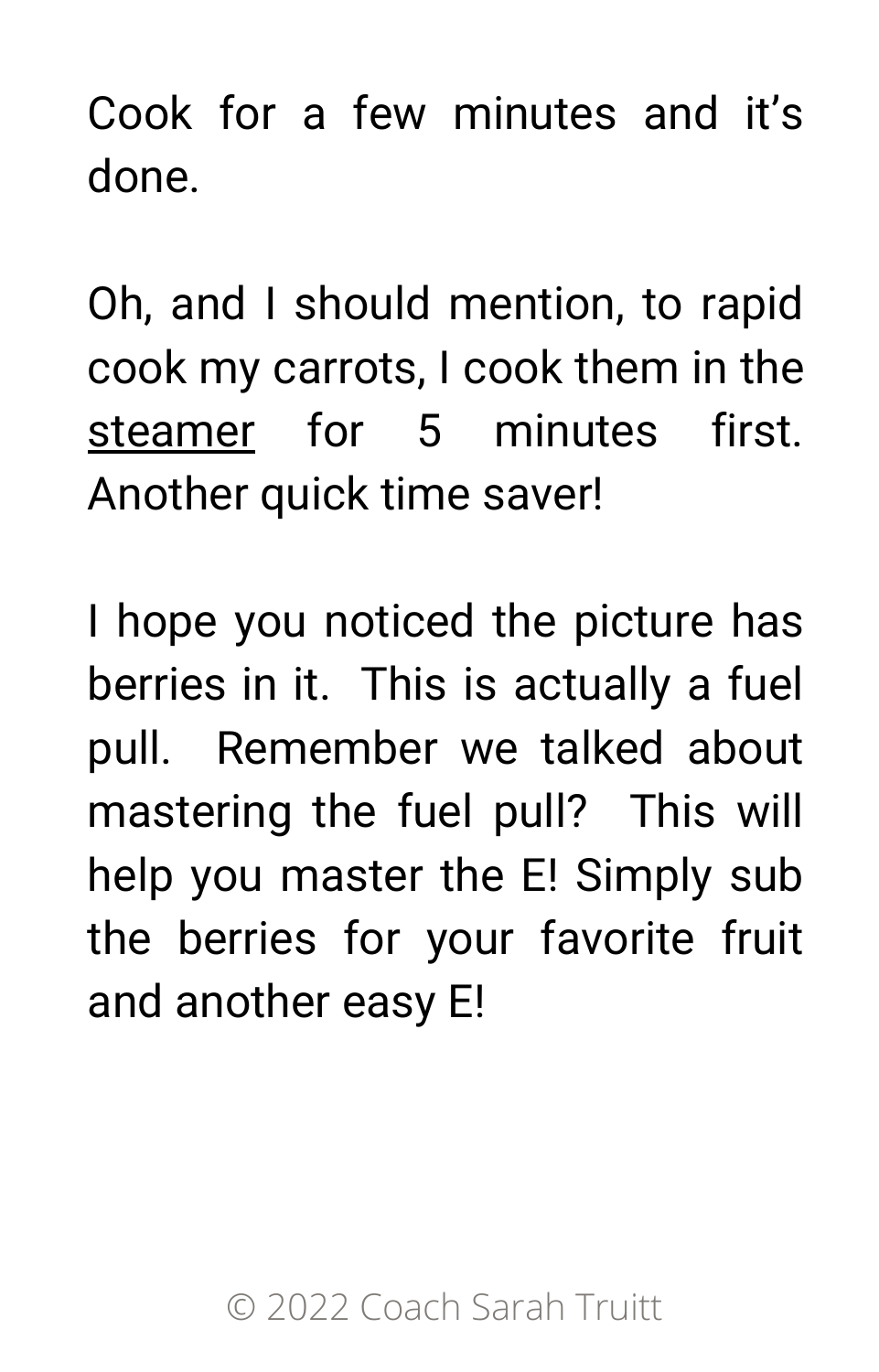# #5 Tuna Cucumber Salad with Sweet Potato

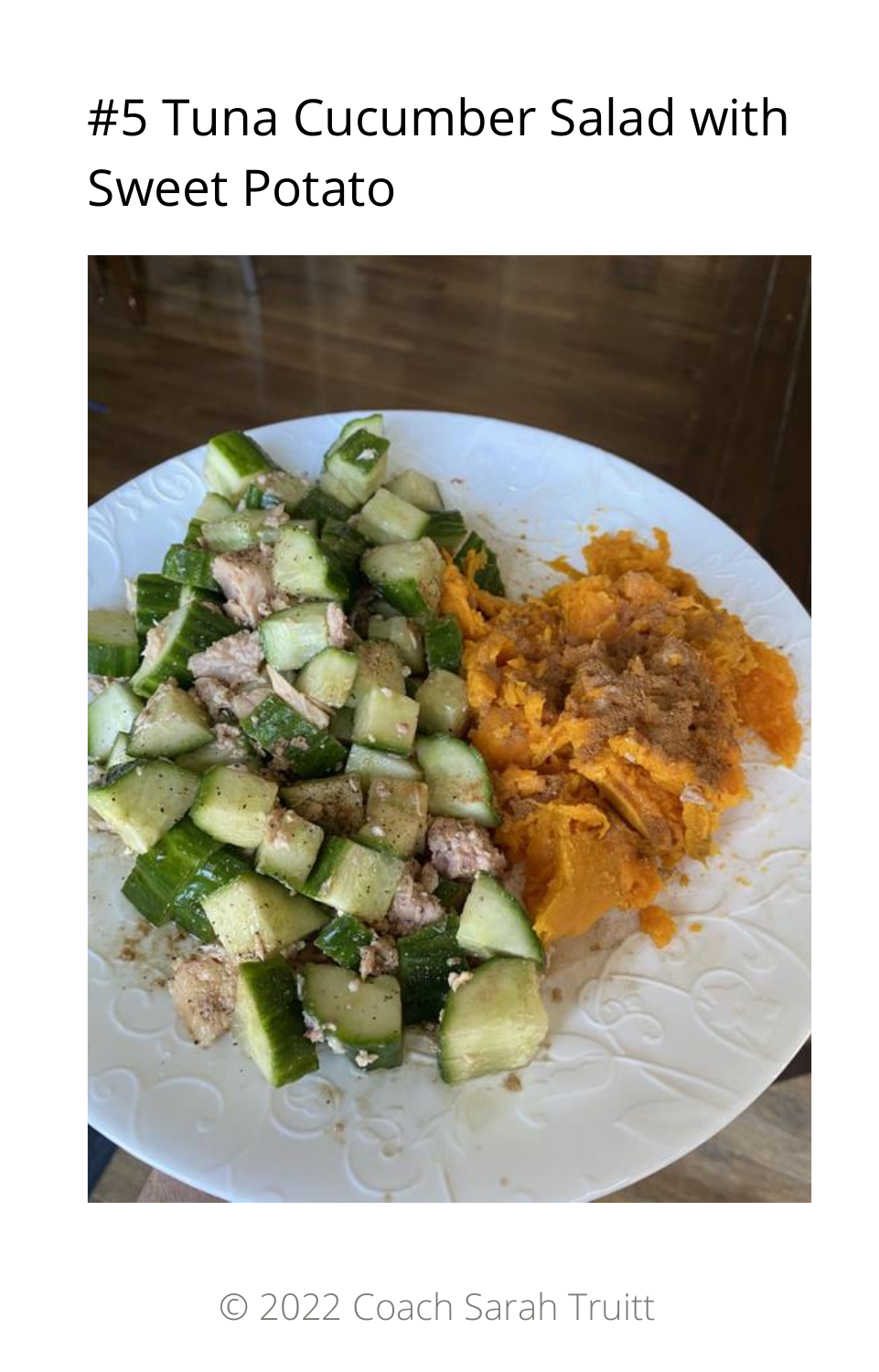Sweet Potatoes are an awesome E fuel. And so quick and easy to make. I make up a bunch in my Instant Pot for the week, so I can have one to grab whenever I need an E meal.

My favorite way to enjoy them is to add gentle sweet and cinnamon on top. It's like having dessert! I use a generous amount of each, start small, and taste your way to your favorite way of enjoying it.

For my protein I mix tuna and cucumbers and my go to E dressing that I told you about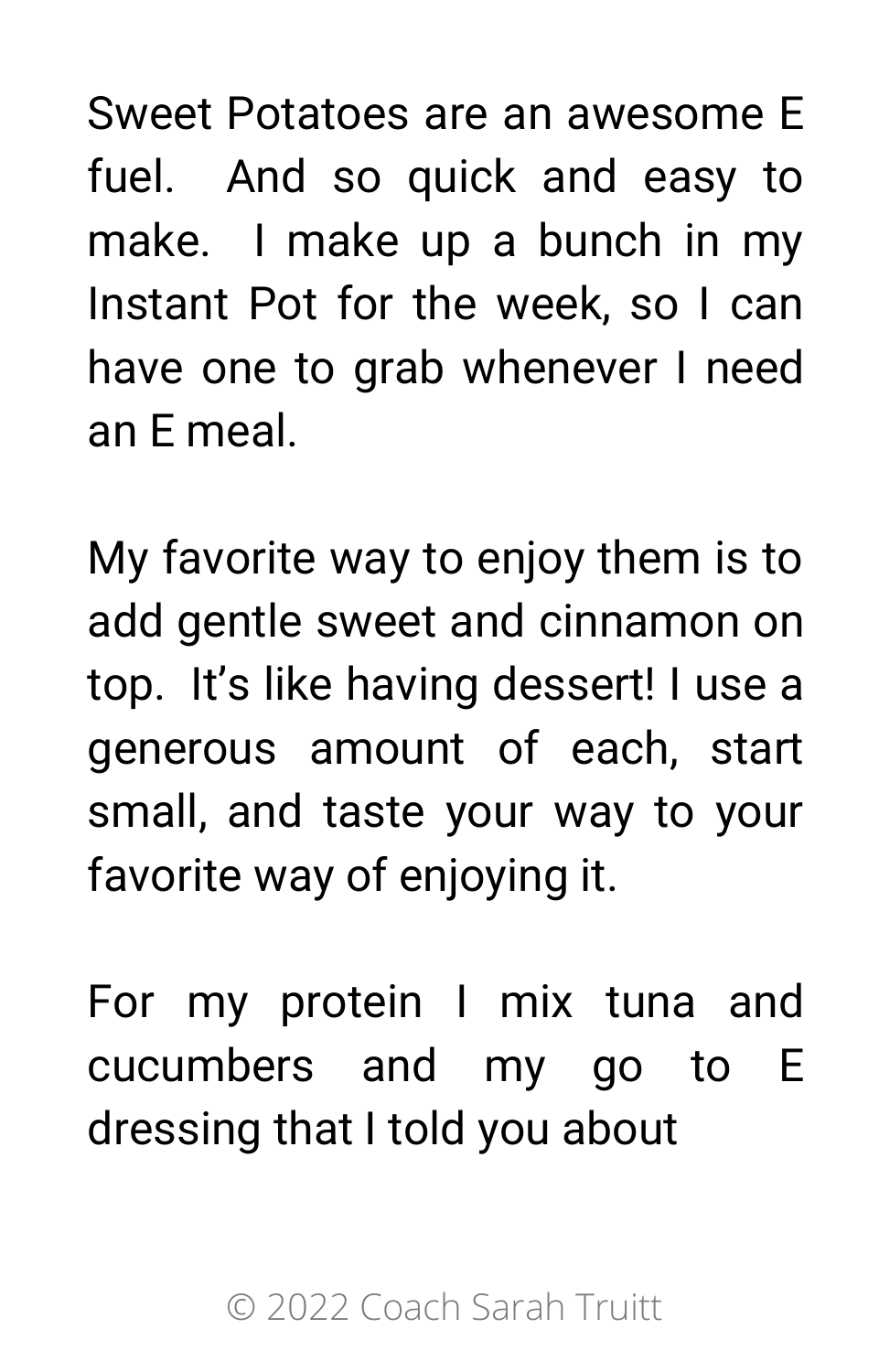earlier. Simply add generous amounts of balsamic, a little ACV, gentle sweet and salt & pepper or "Everything But the Bagel" seasoning. And you have another variation of an easy E meal.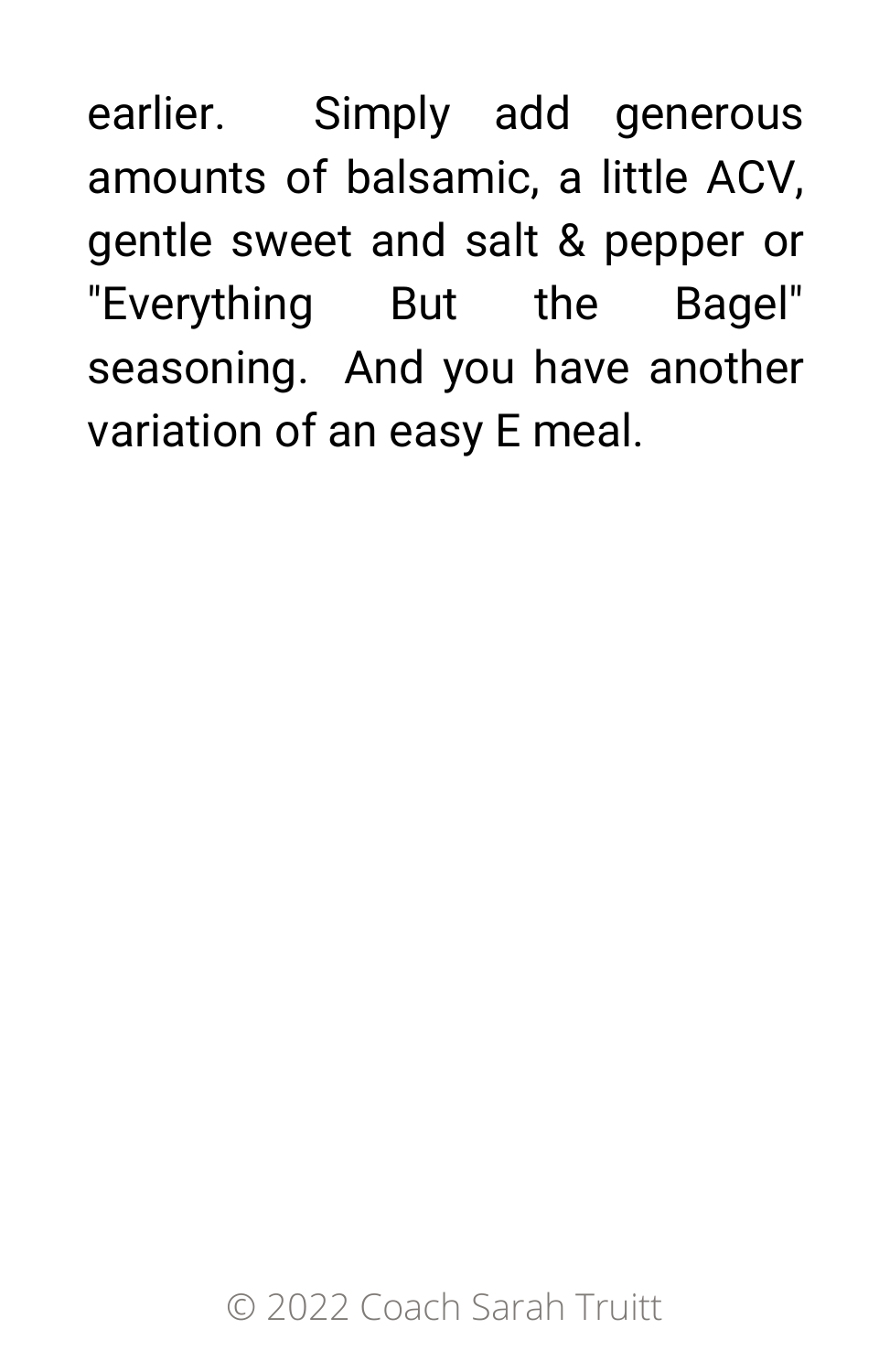# #6 Fruit Yogurt Bowl

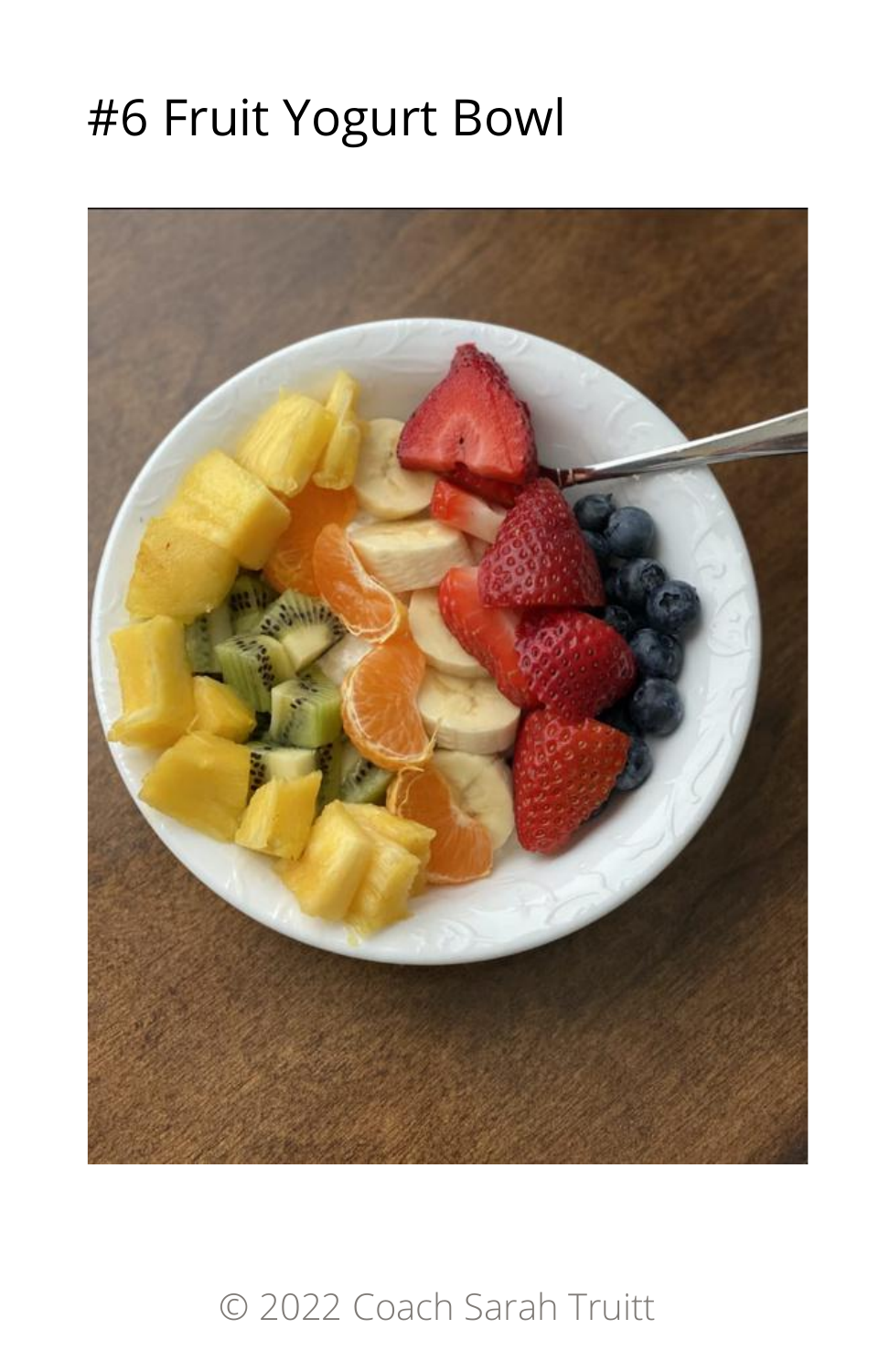This E meal is like dessert in a bowl and almost too pretty to eat. Take Greek yogurt, about a cup, add a splash of vanilla and about 1-2 tbsp. of Gentle Sweet or 2-3 tsp of super sweet, mix. Then top with your favorite fruits. This is a rainbow of fruits. It's magical. You can use fresh or thaw some frozen, whatever you have on hand. Super quick, super easy E!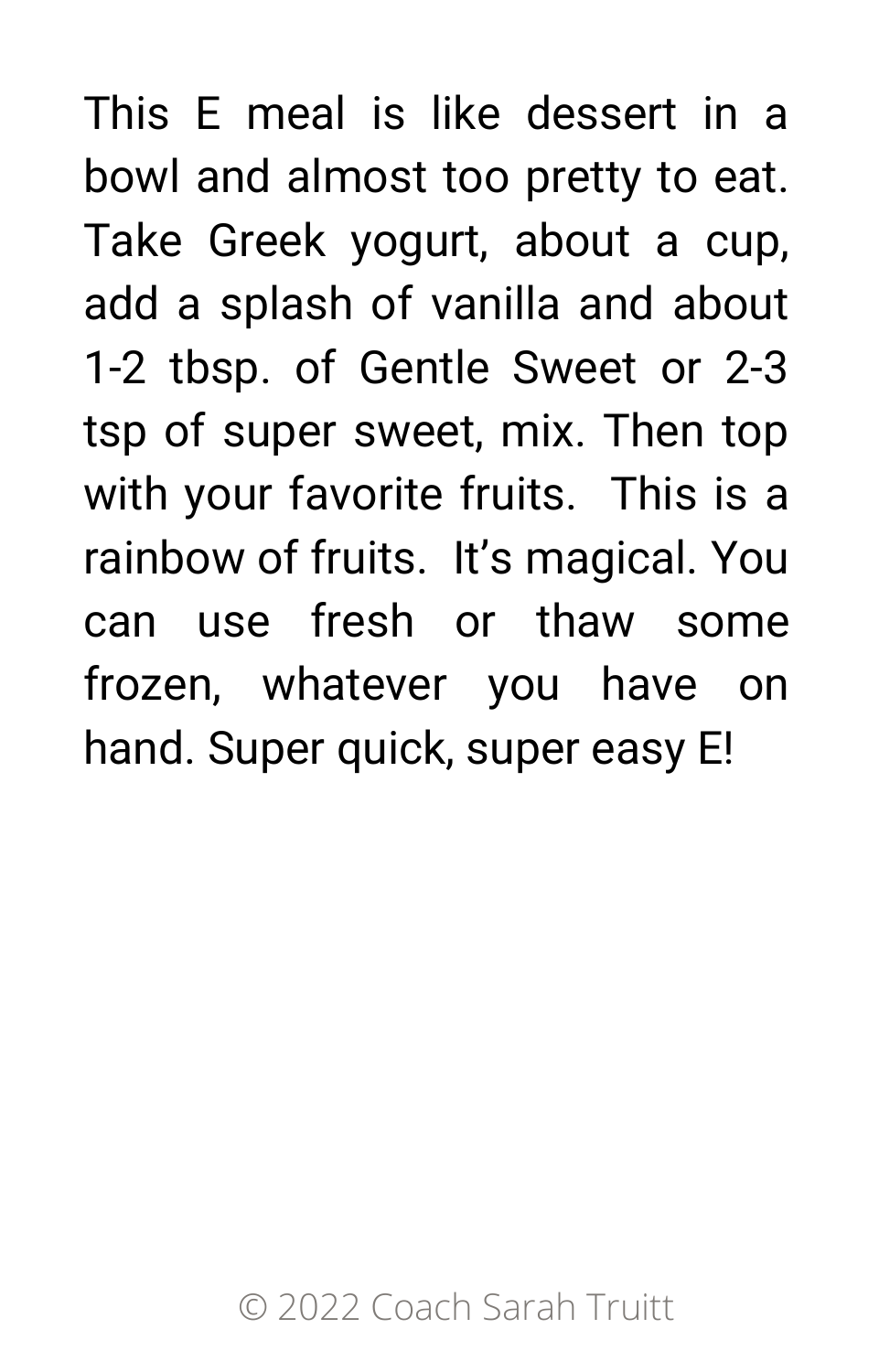# #7 Quinoa Bowl with decadent [chocolate](https://arayahopehealth.com/coach-sarahs-easy-decadent-chocolate-milk/) mil[k](https://arayahopehealth.com/coach-sarahs-easy-decadent-chocolate-milk/)

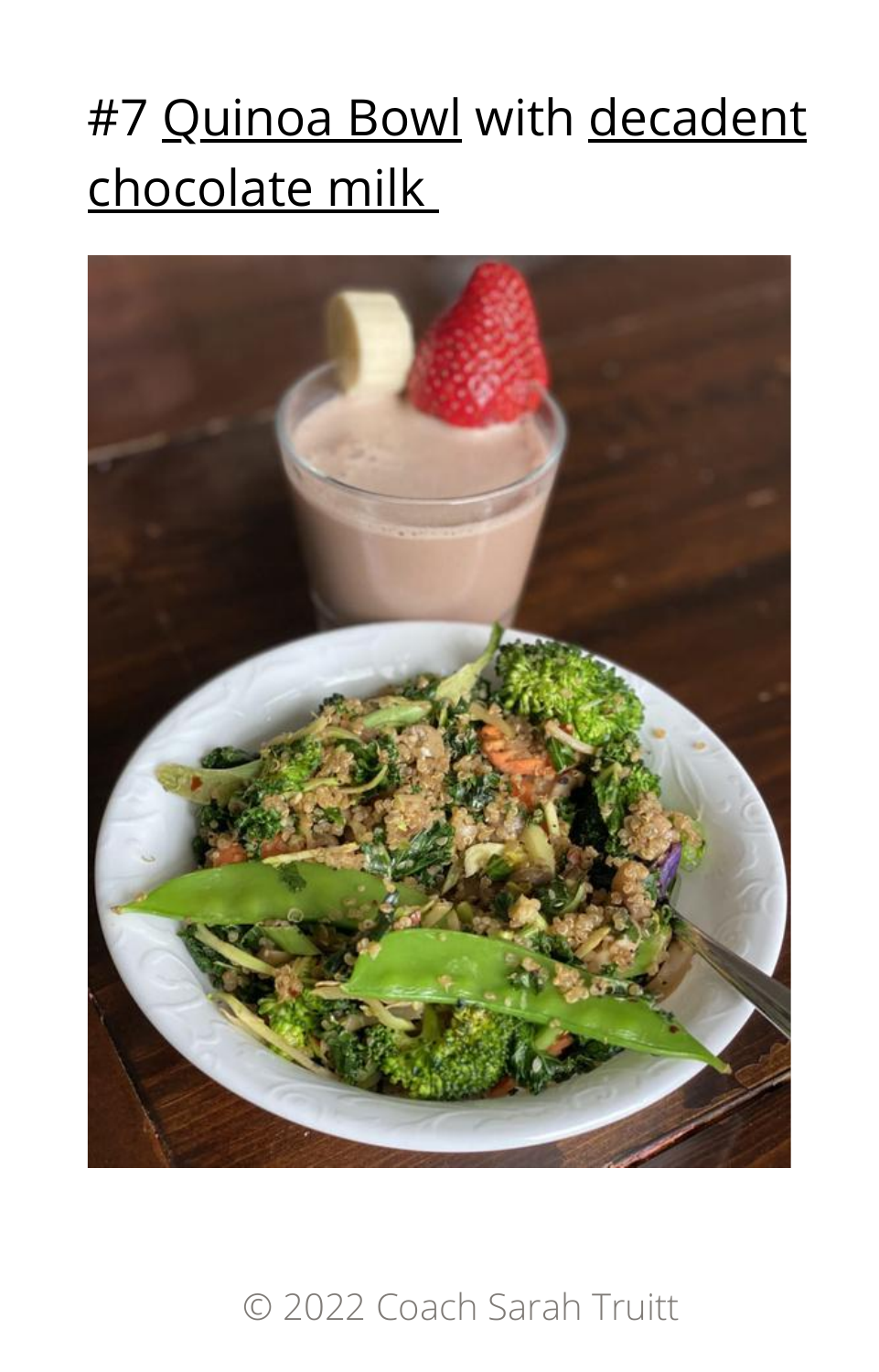And meal number 7! I hope this is blessing you with a whole weeks' worth of meals you can try. I have these on repeat often. This is my favorite quinoa stir fry. It's super easy. I'm going to link you to the recipe here. I make my [quinoa](https://arayahopehealth.com/coach-sarahs-easy-peasy-savory-quinoa-bowl/) in a large batch in my instant pot, so I can enjoy it for breakfast and then save some for a savory lunch or dinner. Simply add your favorite stir fry veggies and then add your favorite lean protein source, or like pictured add my <u>decadent</u> [chocolate](https://arayahopehealth.com/coach-sarahs-easy-decadent-chocolate-milk/) milk. It's soooo good, and I drink this all the time!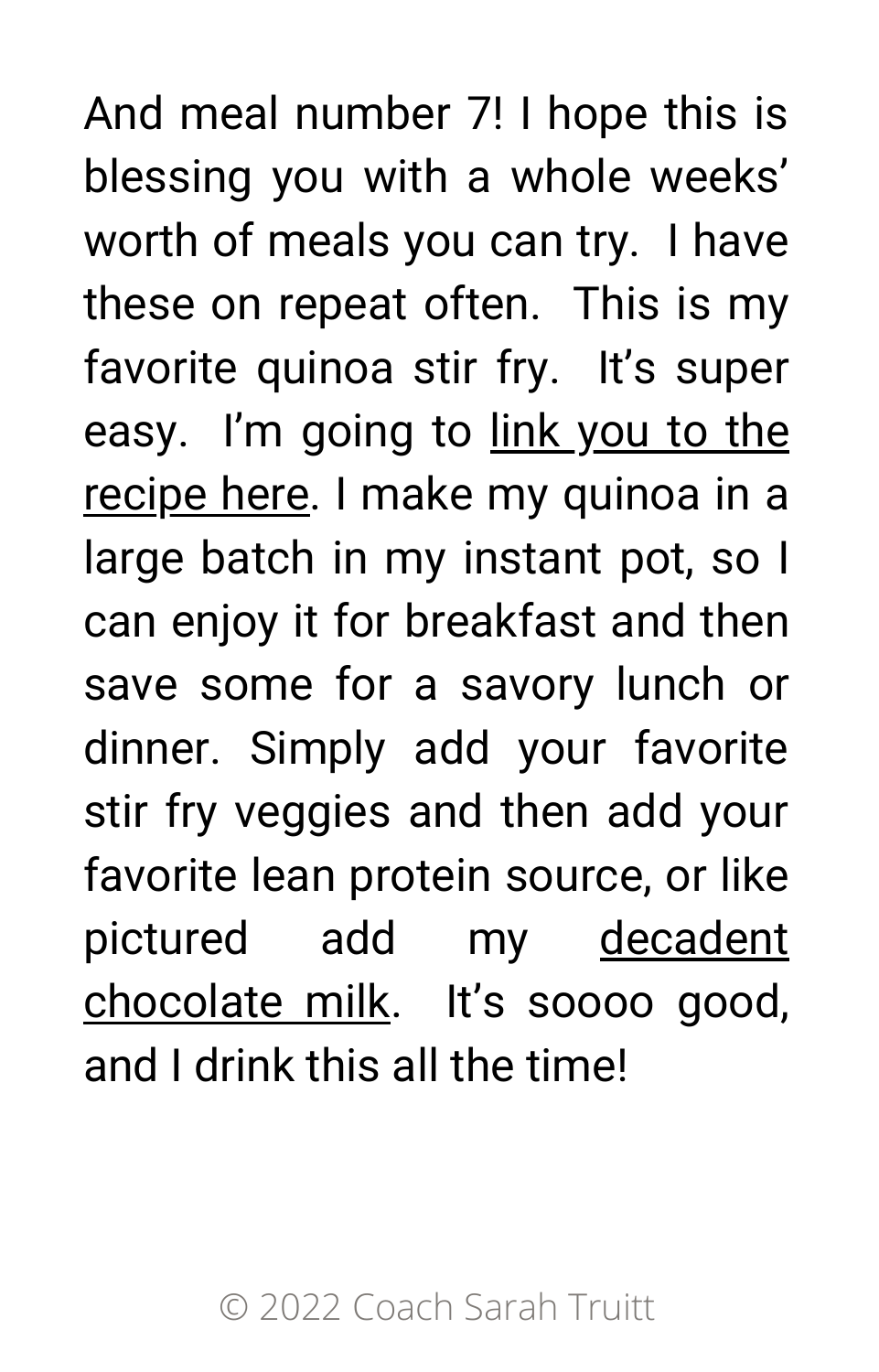I hope you enjoyed this E-book with 7 Easy E meals. I encourage you to enjoy your E meals. They are very important piece of your Trim Healthy Journey. Happy E mealing! ©

Coach Sarah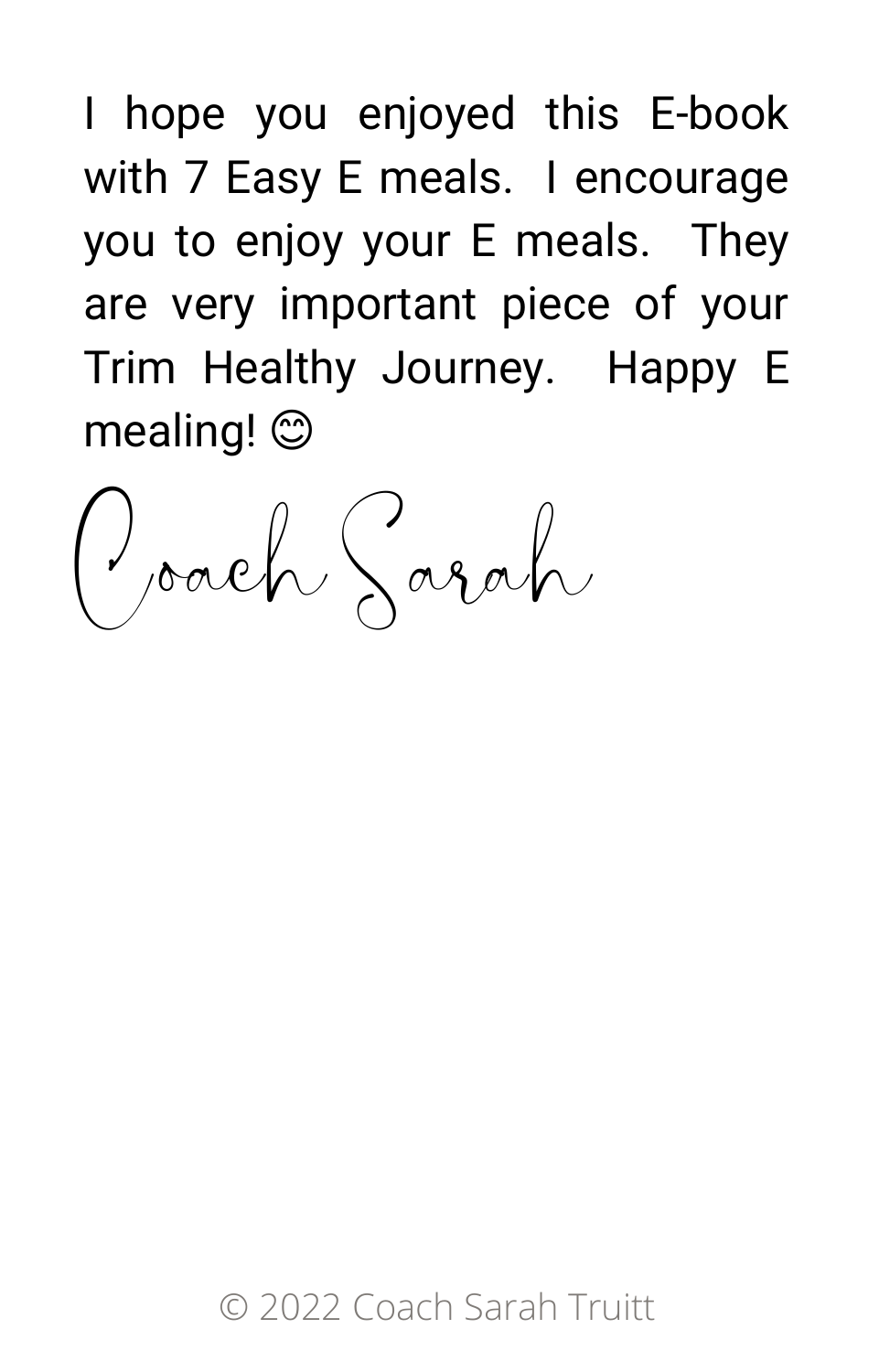